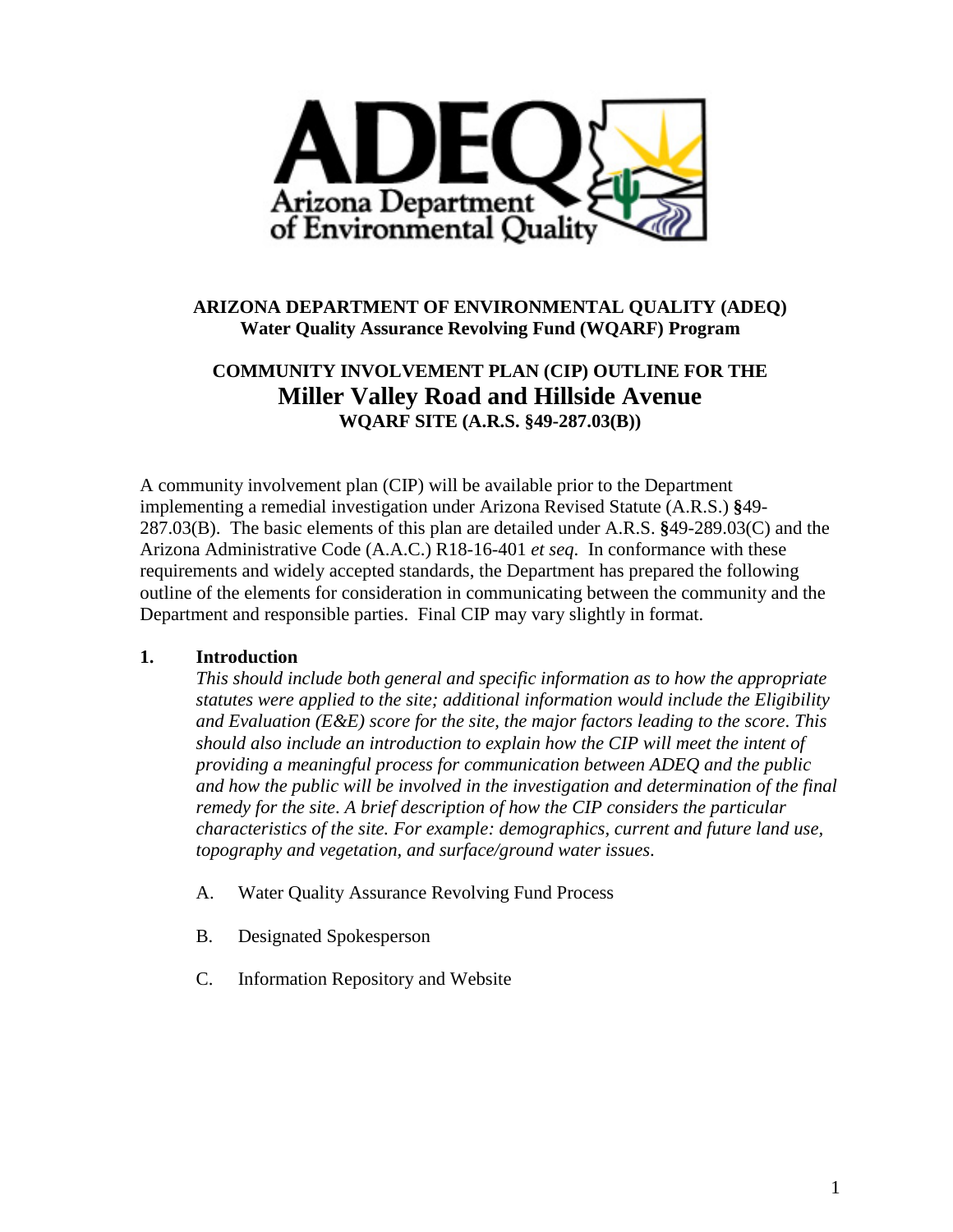## **2. Site Overview**

A. Site Description

*Detailed information about the affected site such as size, location (street and/or legal description), buildings or other man-made structures, adjacent facilities or structures, and location maps.*

#### B. Site History and Site Investigation

*History of the site as to types of business or residential usage; particulars of operation, i.e. manufacturing of chemicals, etc.; chronology of the site's usage; how hazardous substances came to be released and discovered; names of identified facilities consistent with identification of responsible party(s); and other commonly known historical facts*. *Also a recap of information contained within the Registry Report and the remedial investigation. This may include analytical results from testing, comparison with regulatory limits, and methods of investigation, i.e. borings, monitoring wells, soil samples, etc.*

## **3. Community Profile**

A. Community Involvement Area

*Description of the boundaries of the CIP area along with other related information.*

B. Community Profile/Demographics

*Summation of the local community with consideration for economic and environmental justice factors, education levels, local language(s), typical work profile, availability to participate in the community involvement process, and other factors as deemed appropriate at the site*.

#### **4. Community Issues and Concerns**

A. Summary of Community Concerns & Issues

*Summation of past and currently expressed concerns and issues as received through interviews. Agency staff may interview regulatory agencies, local elected officials and their referrals, community leaders, interested environmental groups, members of the public, members of the local CAB, and others.*

#### **5. Community Involvement Action Plan**

A. Previous Community Involvement Activities with Rules and Statutes

*List of previous activities, including copies of written fact sheets, notices, outreach events, etc. with a description all statute and rule required public notices, actions, comment periods, etc., that will be implemented by the Department. (Some of these activities may already have occurred for the site. In this case, these activities will be recorded in this document.*